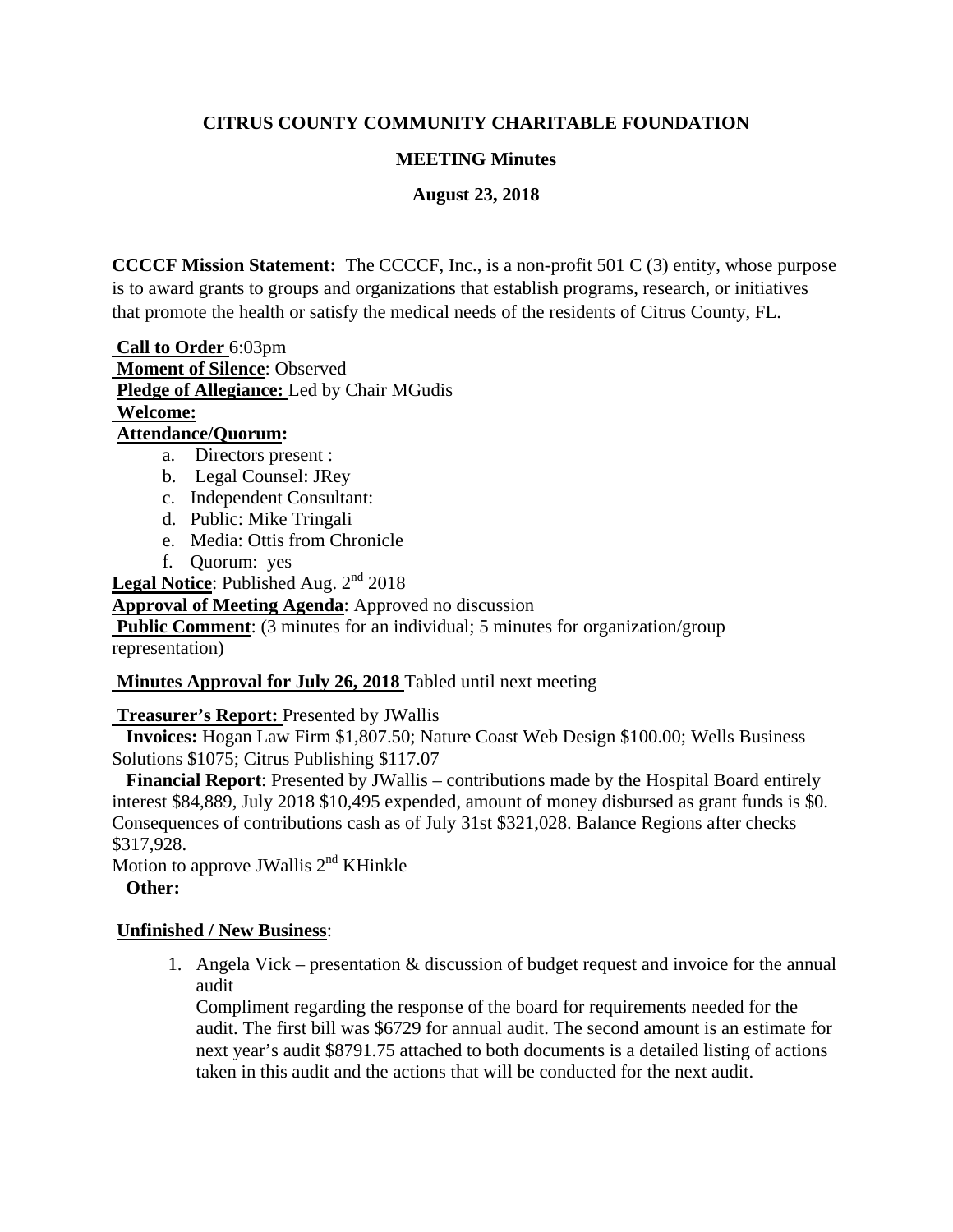JWallis last year we were quoted \$3625 for this audit so why so much? Clerk – when quoted last year it was stated it was just an estimate and that it could be more. Original quote was \$6729.80 which was quote for 220 hrs and it was brought down to an estimated 120 hrs. Actual hours spent on audit was 278hrs. Next year's estimate is going to be 275hrs.

SD-Fonseca what can we do to reduce the cost? Maybe think about it and let us know so we can do our best to keep the cost down.

Motion to pay Clerk of Courts to pay \$6729.80 for Annual Audit JWallis  $2<sup>nd</sup>$  KHinkle Motion to amend budget for last year to include amount owed to Clerk of Courts ERubio,  $2<sup>nd</sup> JTS$ mith

- 2. JRey presented Budget Worksheet for Hogan Law Firm to assist with predicting costs.
- 3. TWells requested we clarify who is going to send the checks out in the mail.

Board consensus on designating Treasurer to mail out the checks and verifying two signatures are on the checks to be mailed.

TWells we need to address banking access. Bookkeeper should have view only access to online banking access.

JRey will recirculate email on Online Banking Access. Another thing to consider is we will need to address individual access as positions change on the board each Oct.

#### **Standing Committee Reports:**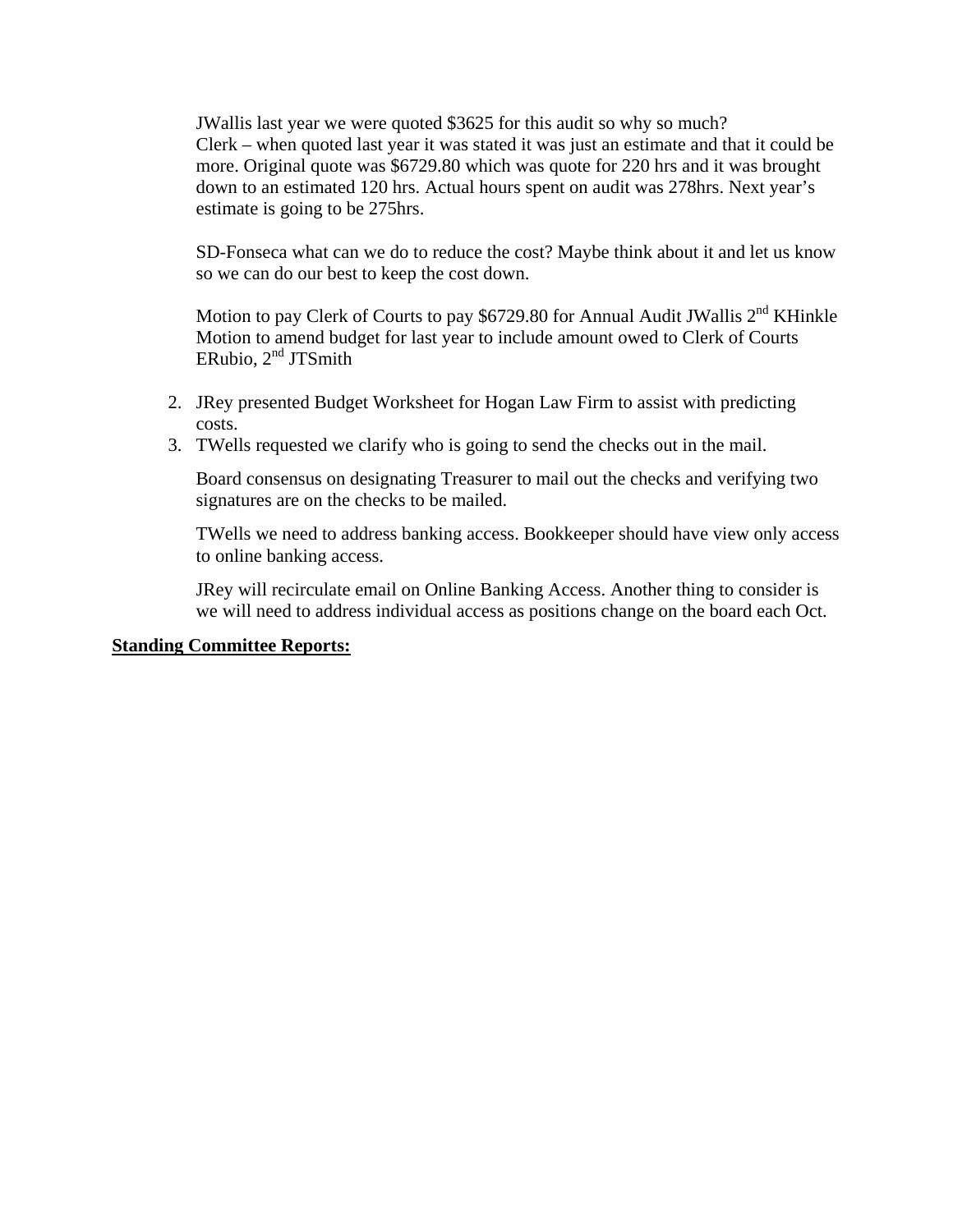a. Investment Committee: ERubio presented

Met last Thursday for discuss dollar amt to move over to operation acct. End of year report June 30 2018 earnings of 80/20 split \$371,662. Available funds \$298,658. It would not be prudent for us to take this money put it in investment fund and then turn around and take it back out. We will come up with real numbers instead of estimates for next meeting.

Total revenue available \$371,662.

TWells wanted board consensus to make change to financial report to add line item to include Interest and dividends.

Motion SD-Fonseca 2<sup>nd</sup> KHinkle

b. Grant Committee: Presented by SD-Fonseca

Audit Recommendation to make corrections on website to correct application process to include 6mo report language. Yearly report for 3 year period and clarified language per auditor. Motion to approve corrections to application process online SD-Fonseca 2nd ERubio.

Motion to approve corrections to Q&A SD-Fonseca 2<sup>nd</sup> JWallis

SD-Fonseca provided group with copy of Guide to Sunshine Amendment. Also, asked for better communication from HB of their expectations for us.

JRey suggestion the BOD work into their schedule a join meeting with the HB.

#### **Ad Hoc Committee Reports:**

a. Bylaws Committee: JWallis

Received 4 pages of changes to Bylaws sent by SD-Fonseca. Bylaws committee will table these changes for discussion at their next meeting.

Bylaws next meeting Sept.  $12<sup>th</sup>$  CC Health Dept. 5pm.

JRey changes made by Bylaws will be presented to board at next meeting to be voted on.

b. Communication Committee: KHinkle presented JRey announced the ADA requirements the webmaster sent which included an additional charge to the Foundation. Motion to do RFP for a new webmaster and authorize JRey to present @ next mtg

JWallis 2nd JGrace

JRey need to know what expectations you have for the website before creating RFP

SD-Fonseca volunteered to work on revising original RFP to incorporate website expectations.

#### **Legal Update**: